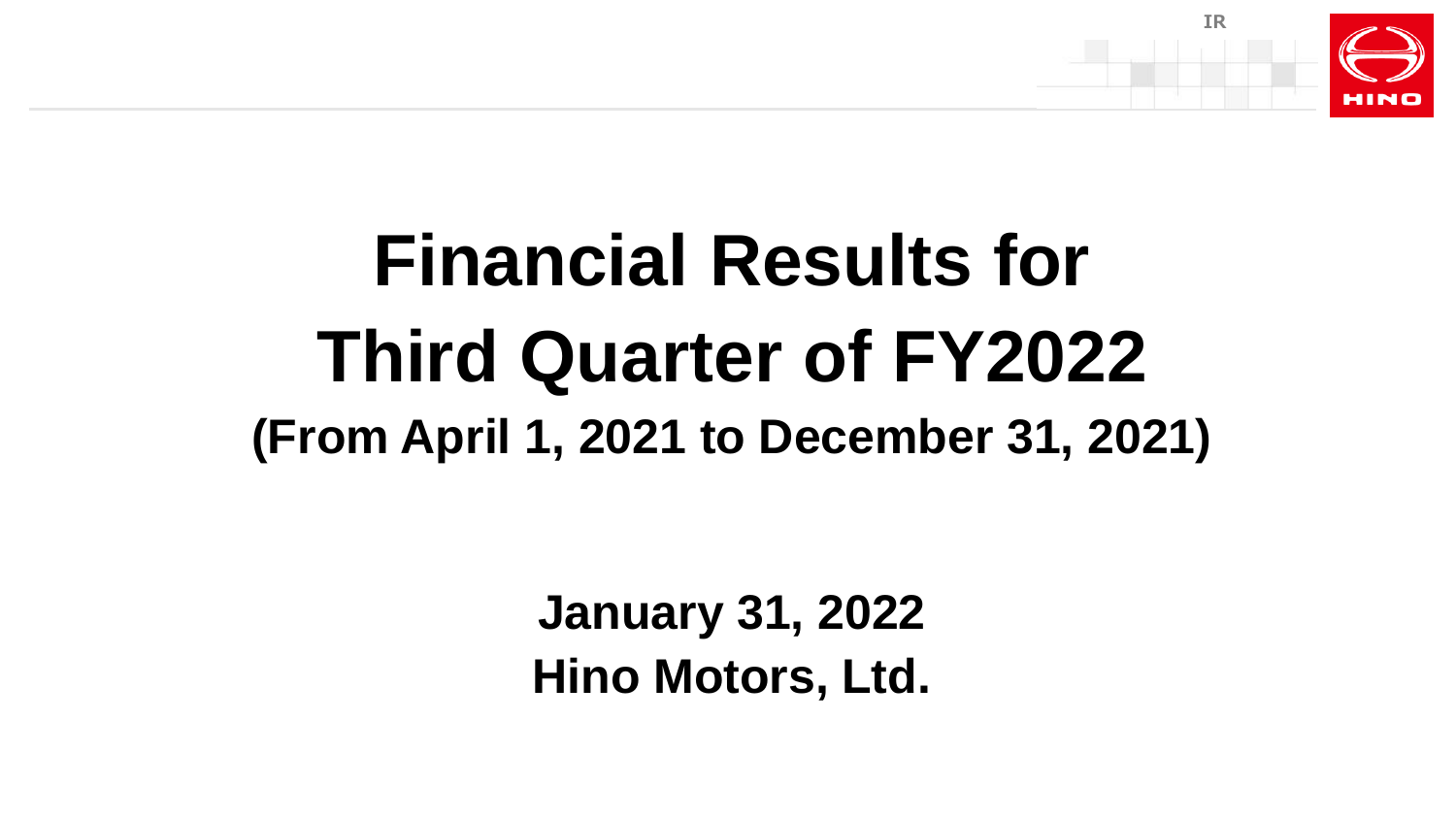

# **) Sales Turnover**

# **) Consolidated Income Statements**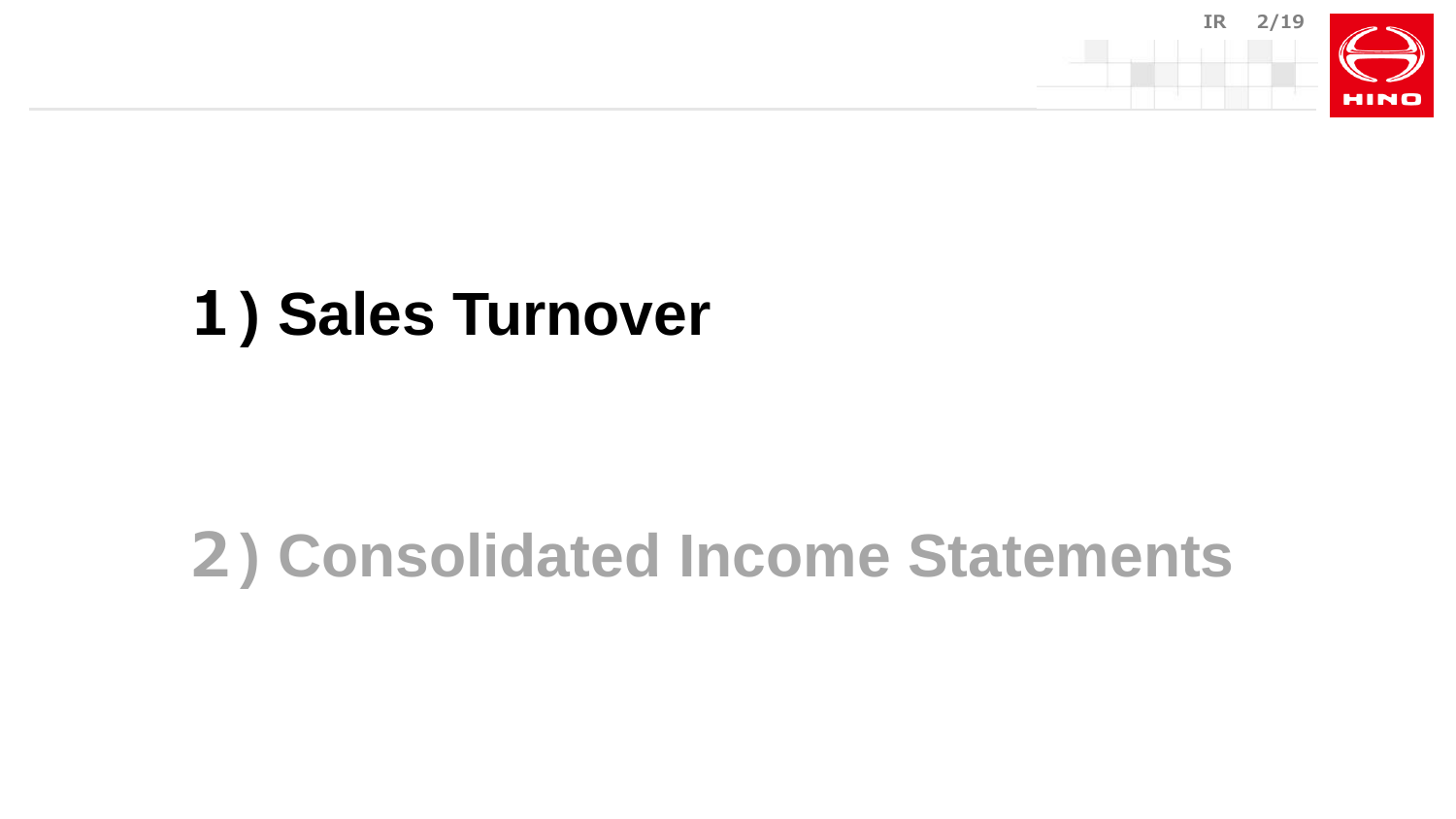## **Global Unit Sales (Retail Sales) (Unit Sales in Each Region)**

**・Global unit sales stood at 115,900 vehicles.** 

**・Unit sales increased from the previous year in almost all regions. Overseas performance recovered to the level in FY 2020, except Asia and North America.**

| 49,170<br>103,247<br>42,679<br>$+259$<br>Japan<br>$(+0.6%)$                      |          |
|----------------------------------------------------------------------------------|----------|
|                                                                                  |          |
| 42,420<br>53,371                                                                 |          |
| $+12,784$<br>45,947<br>Asia<br>$(+38.5%)$<br><b>Overseas</b><br>33,163           |          |
| 11,588<br>60,827<br><b>Central and South</b>                                     | Overseas |
| 12,114<br>$+3,436$<br>$(+39.6%)$<br>8,678<br>America<br>14,099                   | 92,086   |
| $-6,556$<br>925<br>$-87.6%$<br>North America<br>7,481                            |          |
| 73,174<br>5,940<br>$+1,115$<br>Oceania<br>$(+23.1\%)$<br>5,060<br>4,825          |          |
| 4,158<br><b>Middle East</b><br>$+533$<br>$+12,347$<br>$+14.7%$<br>4,234<br>3,625 |          |
| Africa<br>2,562<br>$+576$<br>$+29.0\%$<br>$(+20.3\%)$<br>2,704<br>1,986          |          |
| 1,528<br>$+459$<br>$+42.9%$<br>Europe<br>1,030<br>1,069                          |          |
| $21/4 - 12$<br>$20/4 - 12$<br>19/4-12                                            |          |
| (For reference)<br>Global Unit Sales (Light-duty trucks)                         |          |
| 55,676<br>$+10,625$<br>62,255<br>45,051<br>$(+23.6%)$                            |          |

141,256

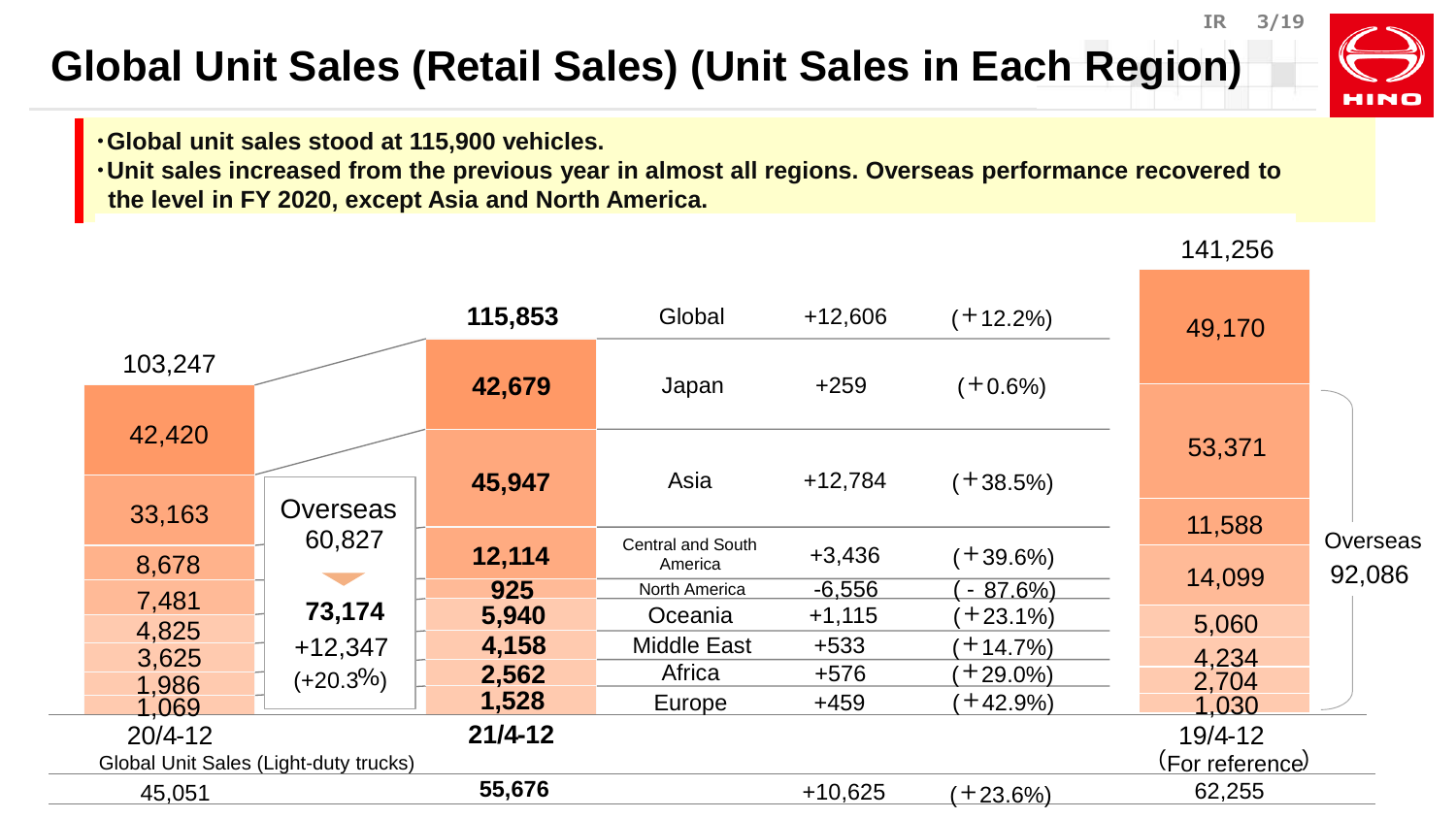#### **Truck and Bus Market in Japan**

**IR 4/19**



**Total demand: Dropped from the previous year, due to the shortages of semiconductors and supply of parts. Hino's sales: Sales remained almost unchanged year on year.** 

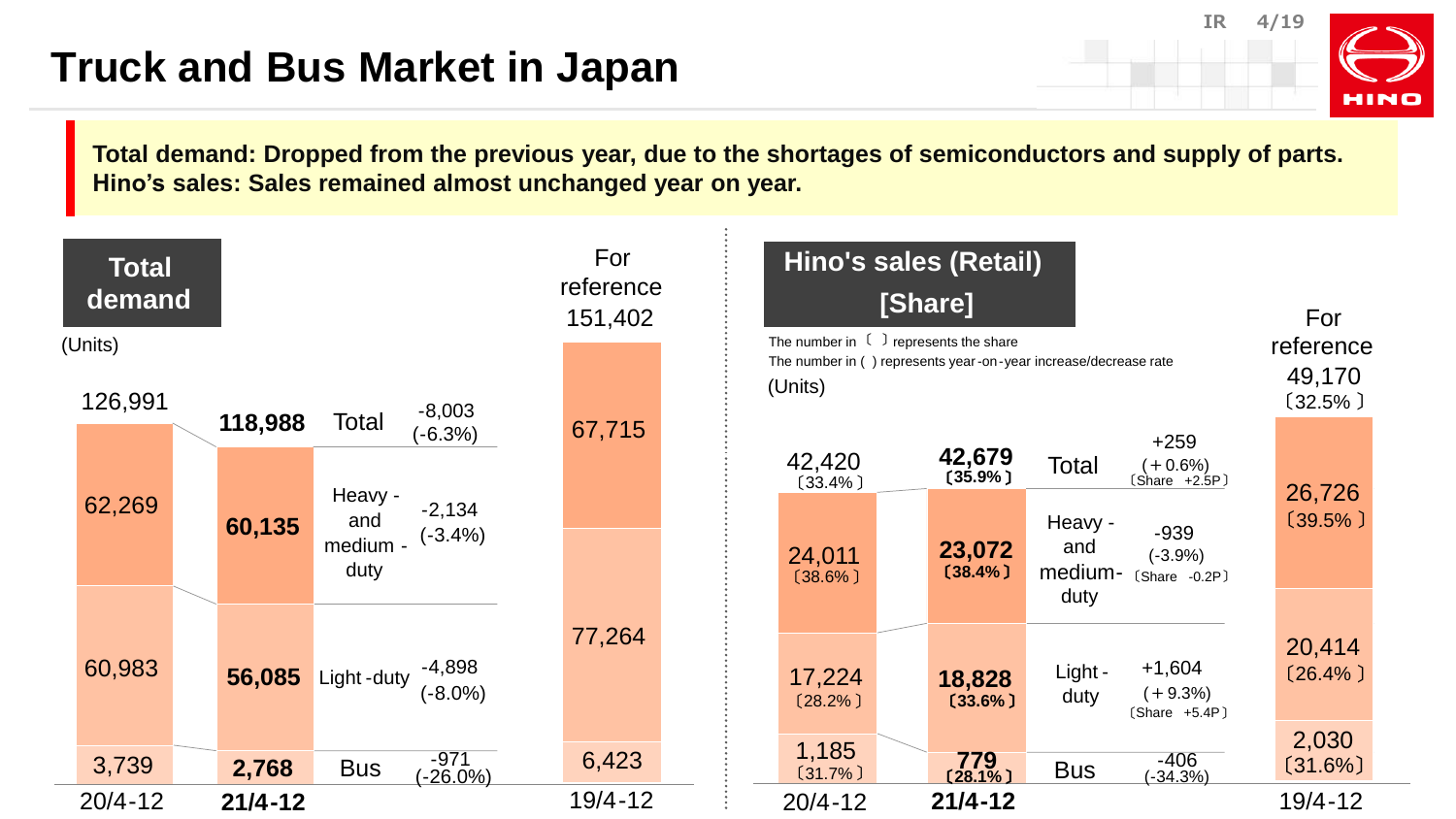## **Sales Volumes in Indonesia, the U.S. and Thailand (Retail Sales)**



**IR 5/19**

**Indonesia: Sales volume expanded from the previous year, due to the skyrocketing of prices of natural resources and the resumption of the plan for investment in infrastructure.**

**The U.S.: Sales volume dropped considerably from the previous year, due to the suspension of manufacturing at factories.**

**Thailand: The market recovered, and sales volume rose considerably from the previous year.**

**The performance of heavy- and medium-duty trucks recovered to the level higher than FY2020.**

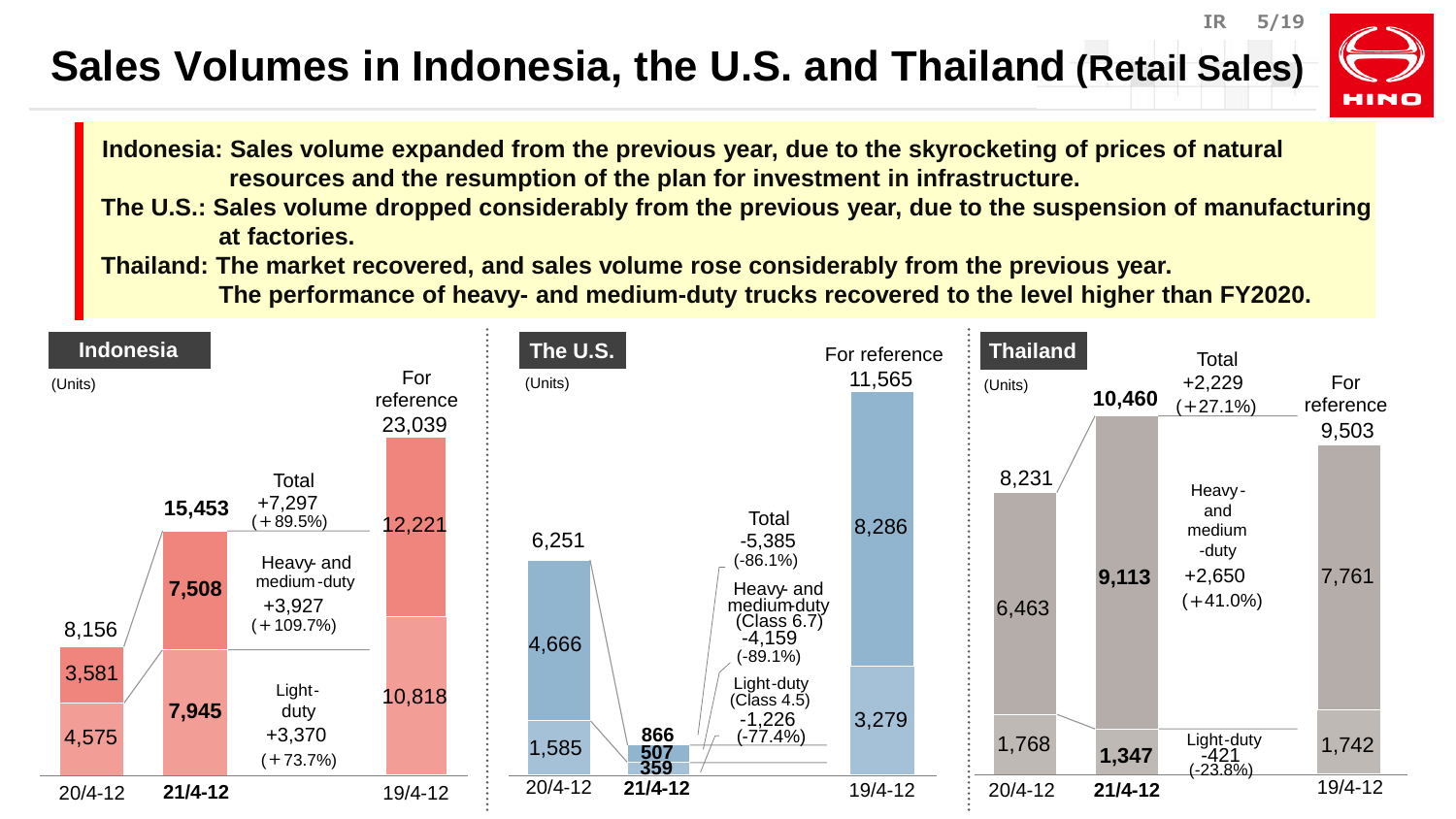## **Consolidated Sales of TOYOTA Brand Vehicles and Unit**



**IR 6/19**

#### **Both vehicles and units increased from the previous year.**



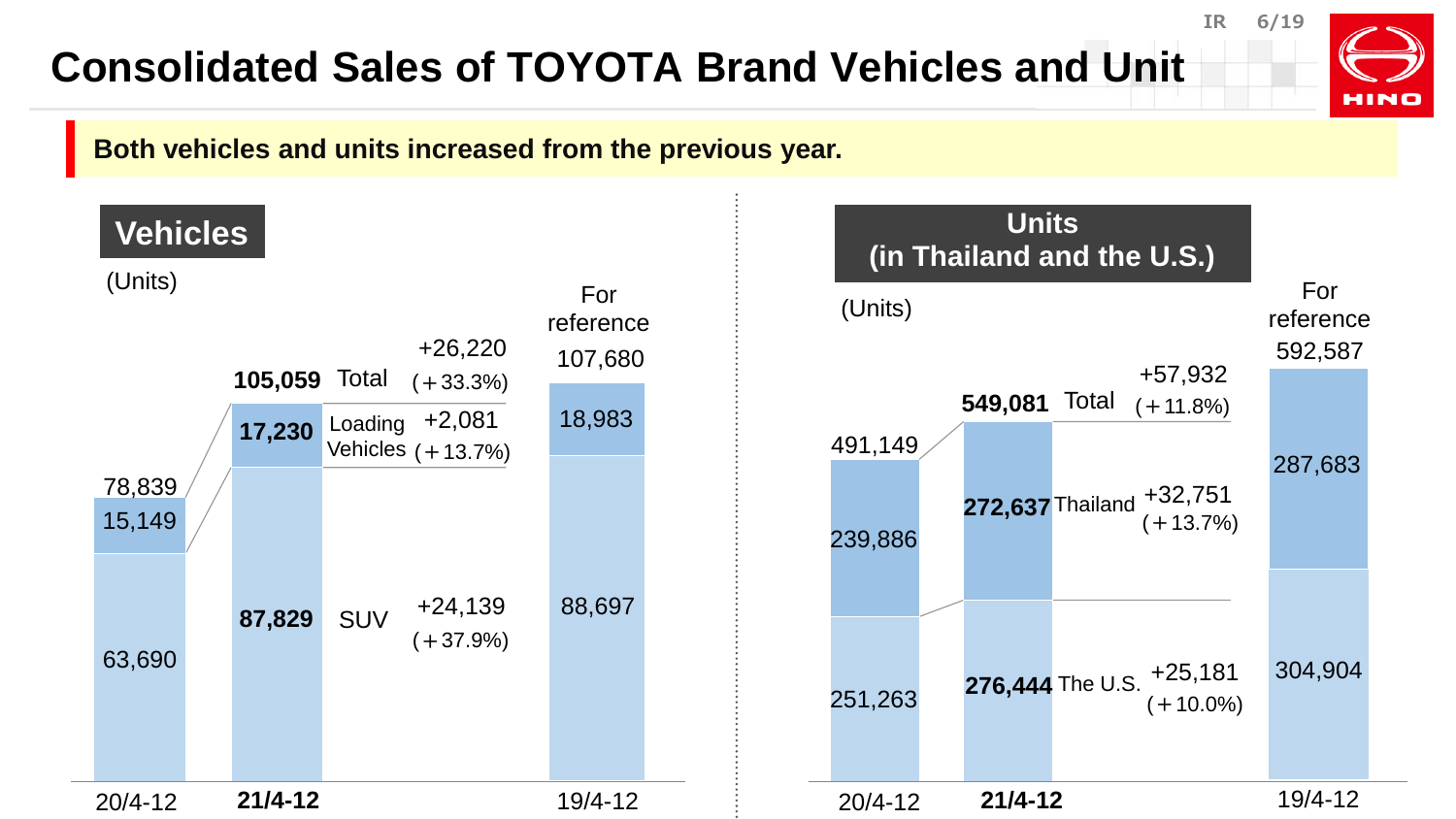

# **) Sales Turnover**

# **) Consolidated Income Statements**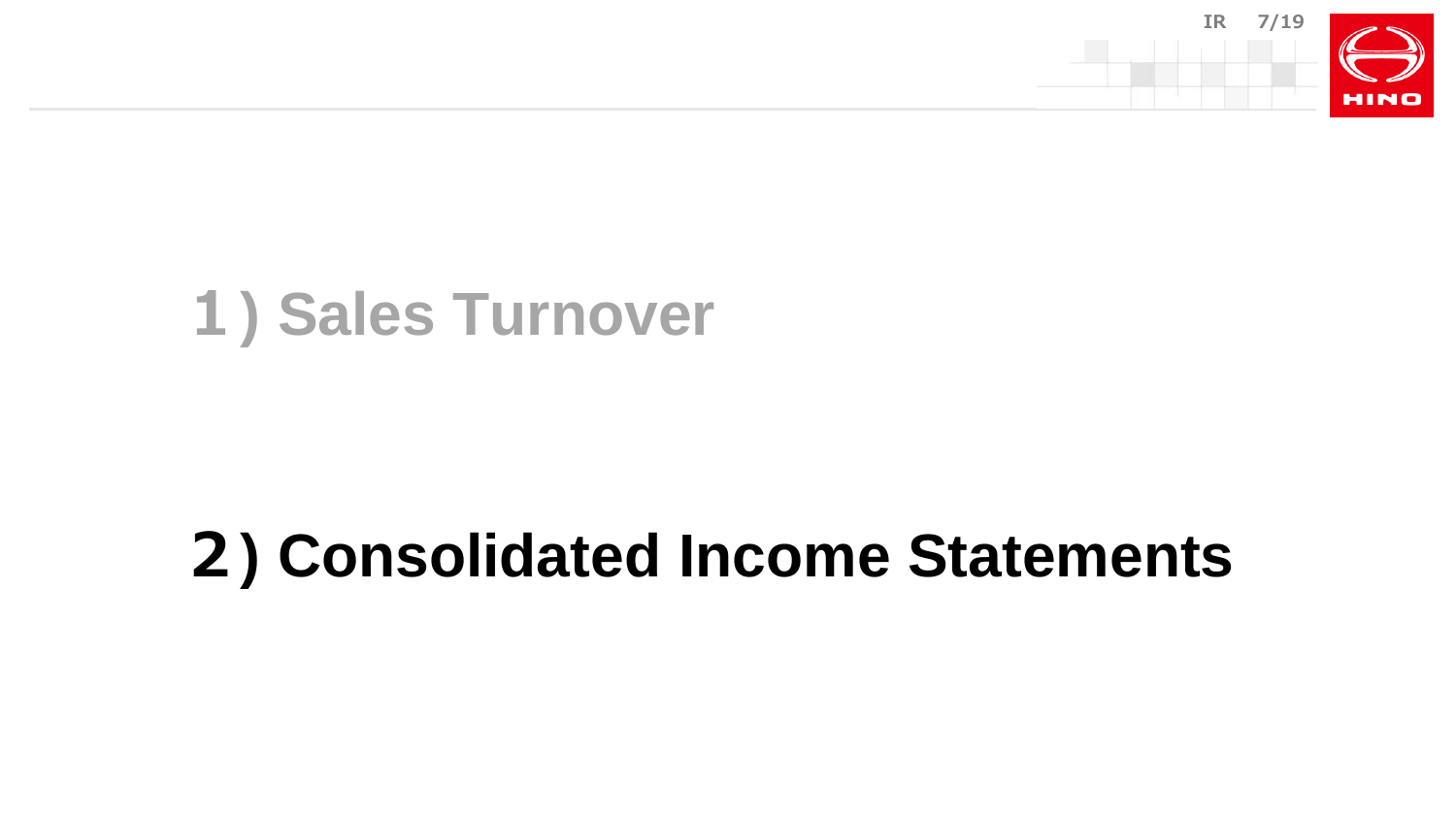#### **IR 8/19**

#### **Consolidated Income Statements**

| IN |  |
|----|--|

|                            |                                  |                                   | (Billions of yen)                | (For reference)           |
|----------------------------|----------------------------------|-----------------------------------|----------------------------------|---------------------------|
| <b>Item</b>                | <b>FY2022 3Q</b><br>$('21/4-12)$ | FY2021 3Q<br>('20/4-12)           | Change                           | FY2020 3Q<br>$('19/4-12)$ |
| <b>Net sales</b>           | 1,069.4                          | $\overline{\phantom{m}}$          | $+18.3%$                         |                           |
| Net sales (old standard)   | 1,271.0                          | 1,074.5                           | $+196.5$                         | 1,374.3                   |
|                            | (4.7%)                           |                                   |                                  |                           |
| <b>Operating income</b>    | $X(3.9\%)$                       | 49.8 $\mathcal{K}(-0.1\%)$        | $+50.8$<br>$-1.0 \times (+4.0p)$ | 48.2<br>X(3.5%)           |
|                            | (4.9%)                           |                                   |                                  |                           |
| <b>Ordinary income</b>     | $X(4.1\%)$                       | $52.3$ $\mathcal{X}(-0.2\%)$      | $+54.0$<br>$-1.7 \times (+4.3p)$ | 45.0<br>X(3.3%)           |
| <b>Profit attributable</b> | $(1.8\%)$                        |                                   |                                  |                           |
| to owners of parent        | X(1.5%)                          | <b>18.8</b> $\mathcal{K}(-0.2\%)$ | $-2.2 \times (+1.7p)$<br>$+21.0$ | 29.9<br>$X(2.2\%)$        |

Figures in parentheses indicate profit margin on sales.

The percentage in the change column means the year-on-year increase/decrease rate.

※Profit margin on sales in old standard

| ■ Consolidated unit sales<br>(Units) |             |             |           |                  |             | $\blacksquare$ Exchange rate |  |  |
|--------------------------------------|-------------|-------------|-----------|------------------|-------------|------------------------------|--|--|
|                                      | $21/4 - 12$ | $20/4 - 12$ | Change    |                  | $21/4 - 12$ | $20/4 - 12$                  |  |  |
| Japan                                | 43,712      | 43,209      | $+503$    | <b>US\$</b>      | 111         | 106                          |  |  |
|                                      |             |             |           | <b>THB</b>       | 3.42        | 3.37                         |  |  |
| <b>Overseas</b>                      | 73,453      | 50,205      | $+23,248$ | <b>IDR (100)</b> | 0.77        | 0.70                         |  |  |
| <b>TOYOTA brand</b>                  | 105,059     | 78,839      | $+26,220$ | А\$              | 83          | 73                           |  |  |

#### **■ Exchange rate**

|                  | $21/4 - 12$ | $20/4 - 12$ |
|------------------|-------------|-------------|
| US\$             | 111         | 106         |
| <b>THB</b>       | 3.42        | 3.37        |
| <b>IDR (100)</b> | 0.77        | 0.70        |
|                  | 83          | 73          |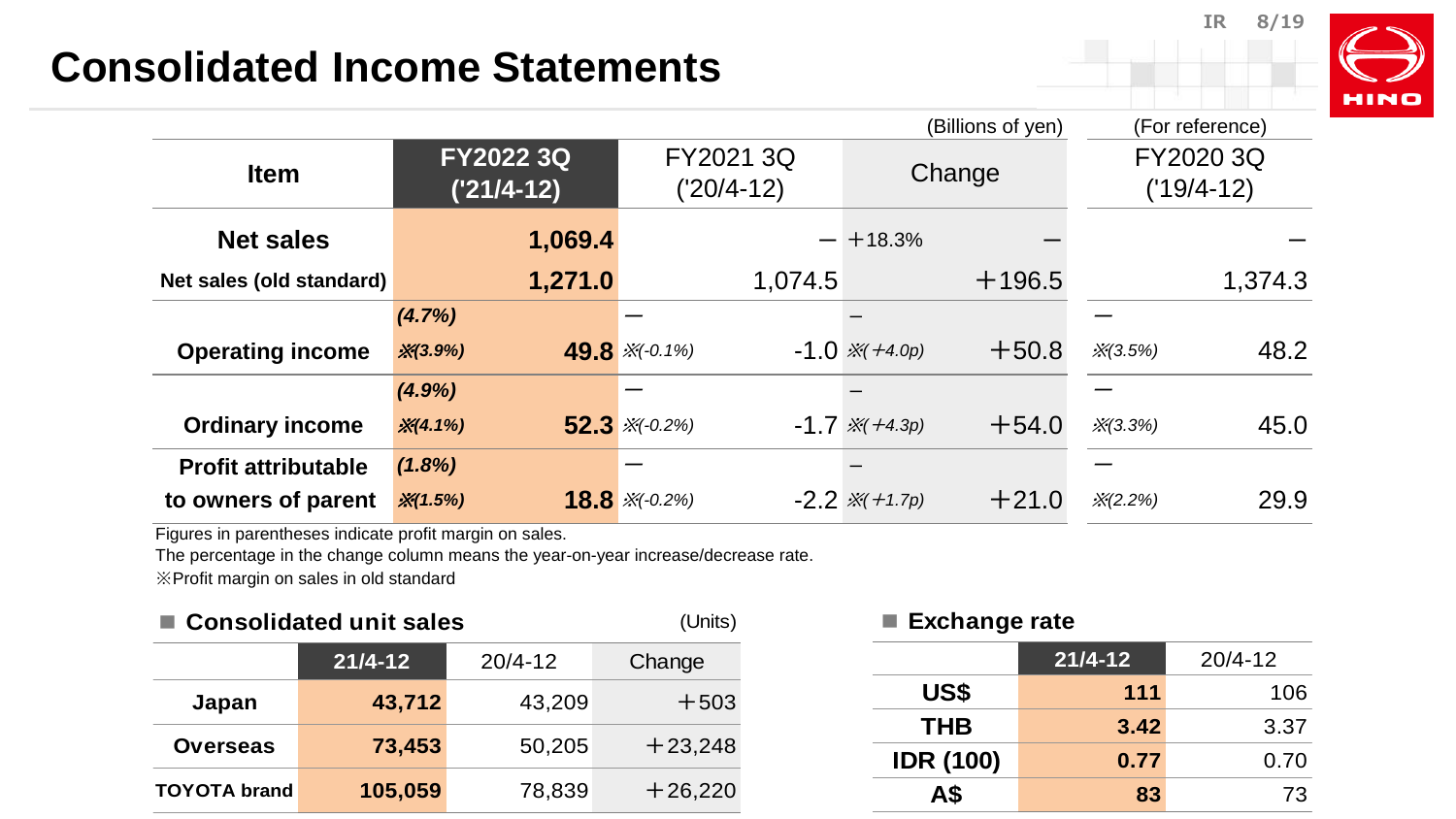## **Analysis of Consolidated Income Statements[year-on-year]**



**In addition to sales recovery, we enhanced competitiveness, streamlined operations in existing fields, and reformed workstyles steadily.**

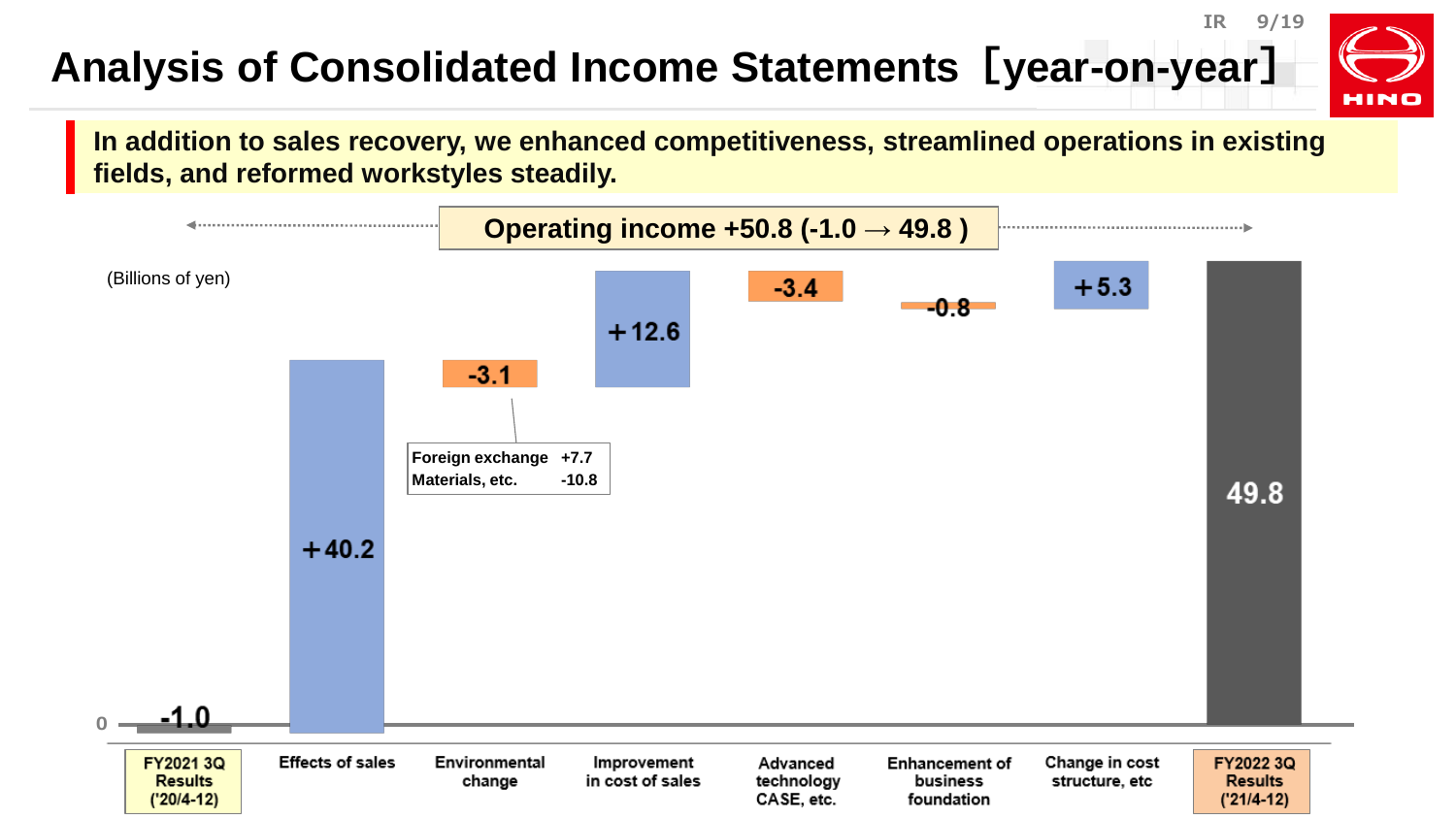## **Consolidated Operating Income by Segments**

**IR 10/19**



**Operating income grew considerably in Japan and other Asian countries, thanks to the recovery of overseas sales in Asia, etc. The performance in Japan and other Asian countries recovered and exceeded the level in FY2020.**

|                     | (For reference)<br>(Billions of yen) |                              |           |                     |           |                     |              |                     |
|---------------------|--------------------------------------|------------------------------|-----------|---------------------|-----------|---------------------|--------------|---------------------|
|                     | <b>FY2022 3Q</b>                     |                              | FY2021 3Q |                     | Change    |                     | FY2020 3Q    |                     |
|                     |                                      | $('21/4-12)$                 |           | $('20/4-12)$        |           |                     | $('19/4-12)$ |                     |
|                     | <b>Net sales</b>                     | <b>Operating</b><br>income   | Net sales | Operating<br>income | Net sales | Operating<br>income | Net sales    | Operating<br>income |
| Japan               |                                      | $(4.8\%)$                    |           |                     |           |                     |              |                     |
|                     |                                      | $847.2$ $\mathcal{X}(3.9\%)$ |           | $X(-0.1\%)$         | $+20.2%$  |                     |              | $X(2.9\%)$          |
| (old standard)      | 1,048.8                              | 40.4                         | 872.7     | $-0.8$              | $+176.1$  | $+41.2$             | 1,108.0      | 32.0                |
|                     |                                      | (5.5%)                       |           | $X(0.9\%)$          | $+44.2%$  | 9.0 times           |              | $X(4.1\%)$          |
| <b>Asia</b>         | 281.4                                | 15.5                         | 195.1     | 1.7 <sub>1</sub>    | $+86.3$   | $+13.8$             | 285.7        | 11.7                |
|                     |                                      | $(-5.4%)$                    |           | $X(-4.2\%)$         | $+12.5%$  |                     |              | X(1.7%)             |
| <b>Other Areas</b>  | 122.1                                | $-6.6$                       | 108.6     | $-4.6$              | $+13.5$   | $-2.0$              | 184.9        | 3.1                 |
| <b>Consolidated</b> | $-181.3$                             | 0.5                          | $-101.9$  | 2.7                 | $-79.4$   | $-2.2$              | $-204.3$     | 1.4                 |
| adjustment          |                                      |                              |           |                     |           |                     |              |                     |
| <b>Total</b>        | $1,069.4 \times (3.9\%)$             | (4.7%)                       |           | $X(-0.1\%)$         | $+18.3%$  |                     |              | X(3.5%)             |
| (old standard)      | 1,271.0                              | 49.8                         | 1,074.5   | $-1.0$              | $+196.5$  | $+50.8$             | 1,374.3      | 48.2                |

Figures in parentheses indicate operating income margin.

The percentage in the change column means the year-on-year increase/decrease rate. ※Profit margin on sales in old standard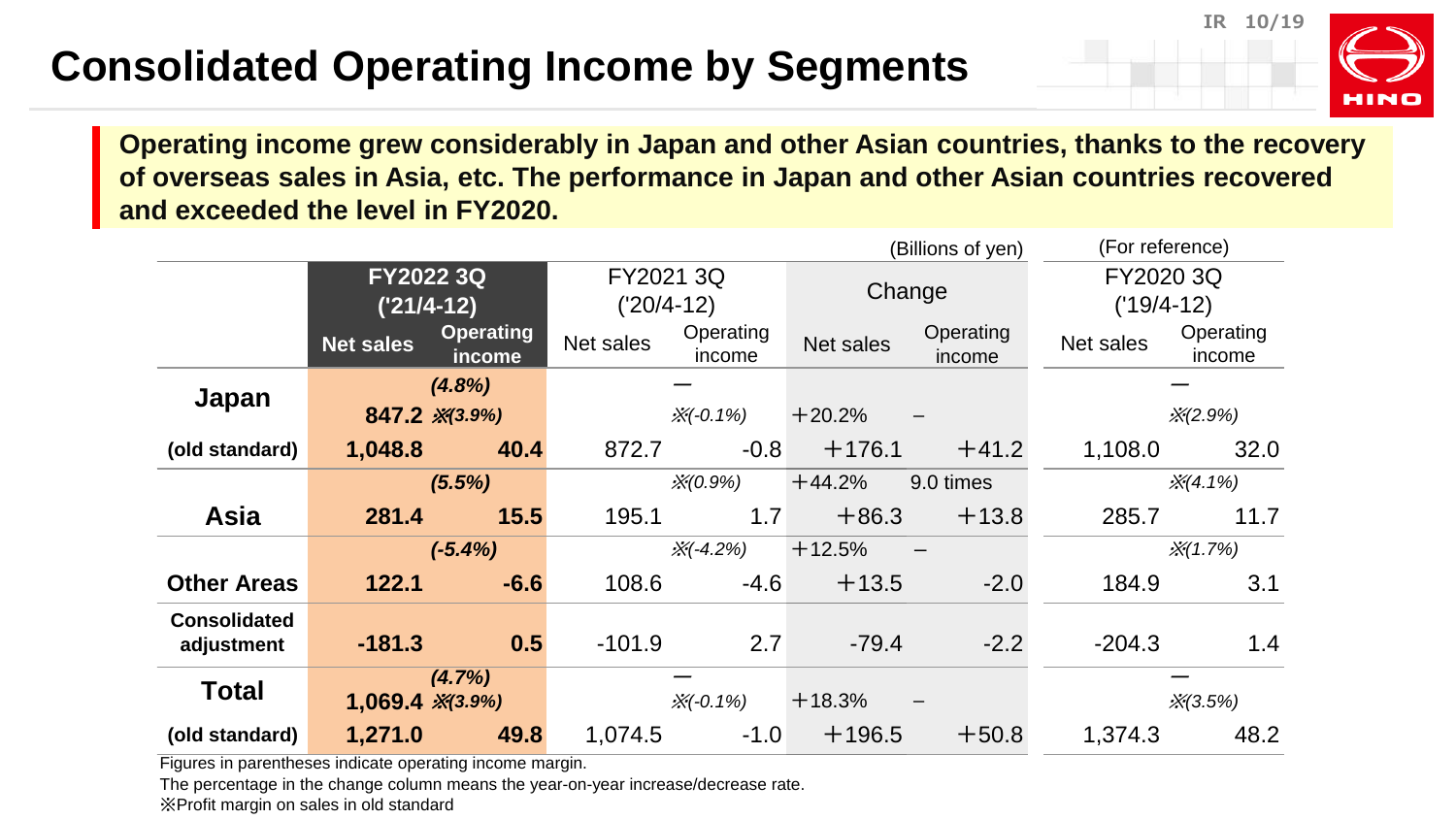#### **Trends in the Quarterly Consolidated Sales and Operating Income**



**IR 11/19**

**HINO**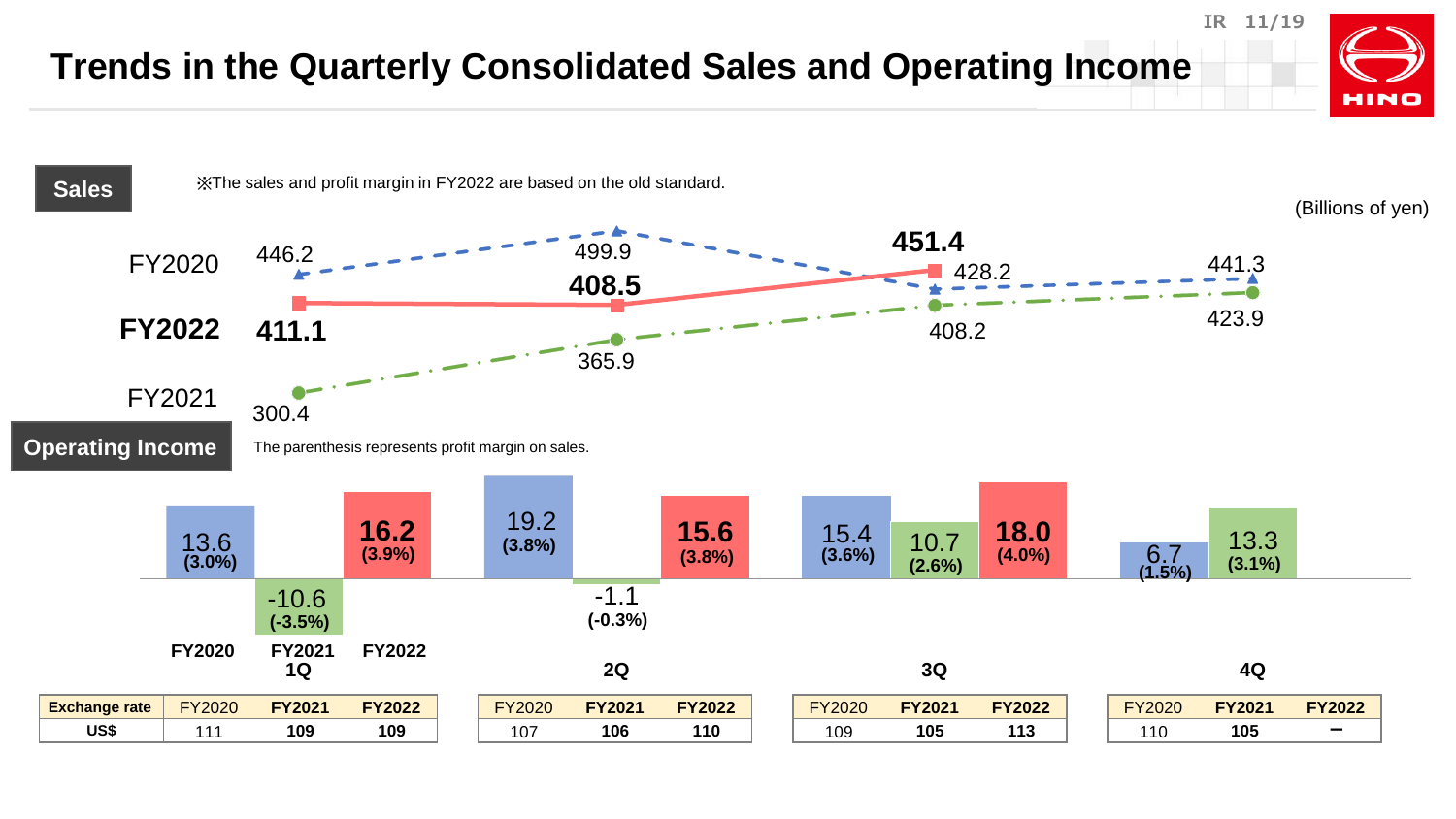## **Summary**



**In 3Q, sales performance recovered, so sales and profit grew from the previous year. The annual forecast is unchanged from the interim announcement dated October 28, 2021.**

| Global Unit Sales             |                                             |          | (Thousand units)                                     | <b>Financial Results</b>                          |                                                    |          | (Billions of yen)                                    |
|-------------------------------|---------------------------------------------|----------|------------------------------------------------------|---------------------------------------------------|----------------------------------------------------|----------|------------------------------------------------------|
|                               | FY2022 3Q<br>$('21/4-12)$<br><b>Results</b> | Change   | <b>FY2022</b><br>$('21/4-'22/3)$<br><b>Forecasts</b> | <b>Item</b>                                       | <b>FY2022 3Q</b><br>$('21/4-12)$<br><b>Results</b> | Change   | <b>FY2022</b><br>$('21/4-'22/3)$<br><b>Forecasts</b> |
| <b>Japan</b>                  | 42.7                                        | $+0.6%$  | 61.0                                                 | <b>Net sales</b><br>(new standard)                | 1,069.4                                            | $+18.3%$ | 1,460.0                                              |
| <b>Overseas</b>               | 73.2                                        | $+20.3%$ | 97.0                                                 | <b>Operating</b><br>income                        | 49.8                                               |          | 54.0                                                 |
| <b>Total</b>                  | 115.9                                       | $+12.2%$ | 158.0                                                | <b>Ordinary</b><br>income                         | 52.3                                               |          | 51.0                                                 |
| <b>TOYOTA</b><br>brand<br>(*) | 105.1                                       | $+33.3%$ | 149.0                                                | <b>Profit attributable</b><br>to owners of parent | 18.8                                               |          | 15.0                                                 |

\*Including Dyna for Indonesia.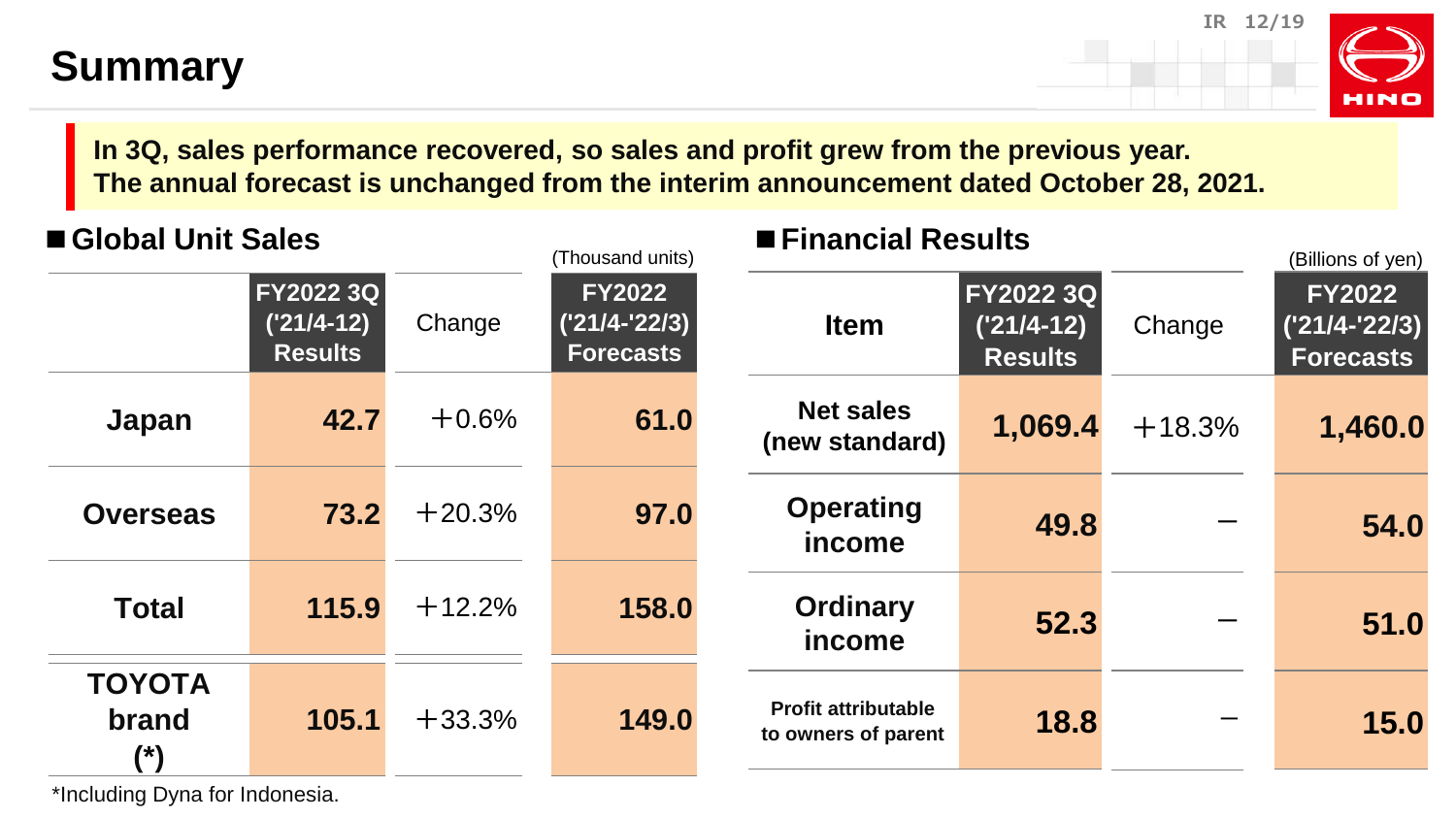

# **【For Reference】 FY2022 Third-Quarter Results (3 Months)**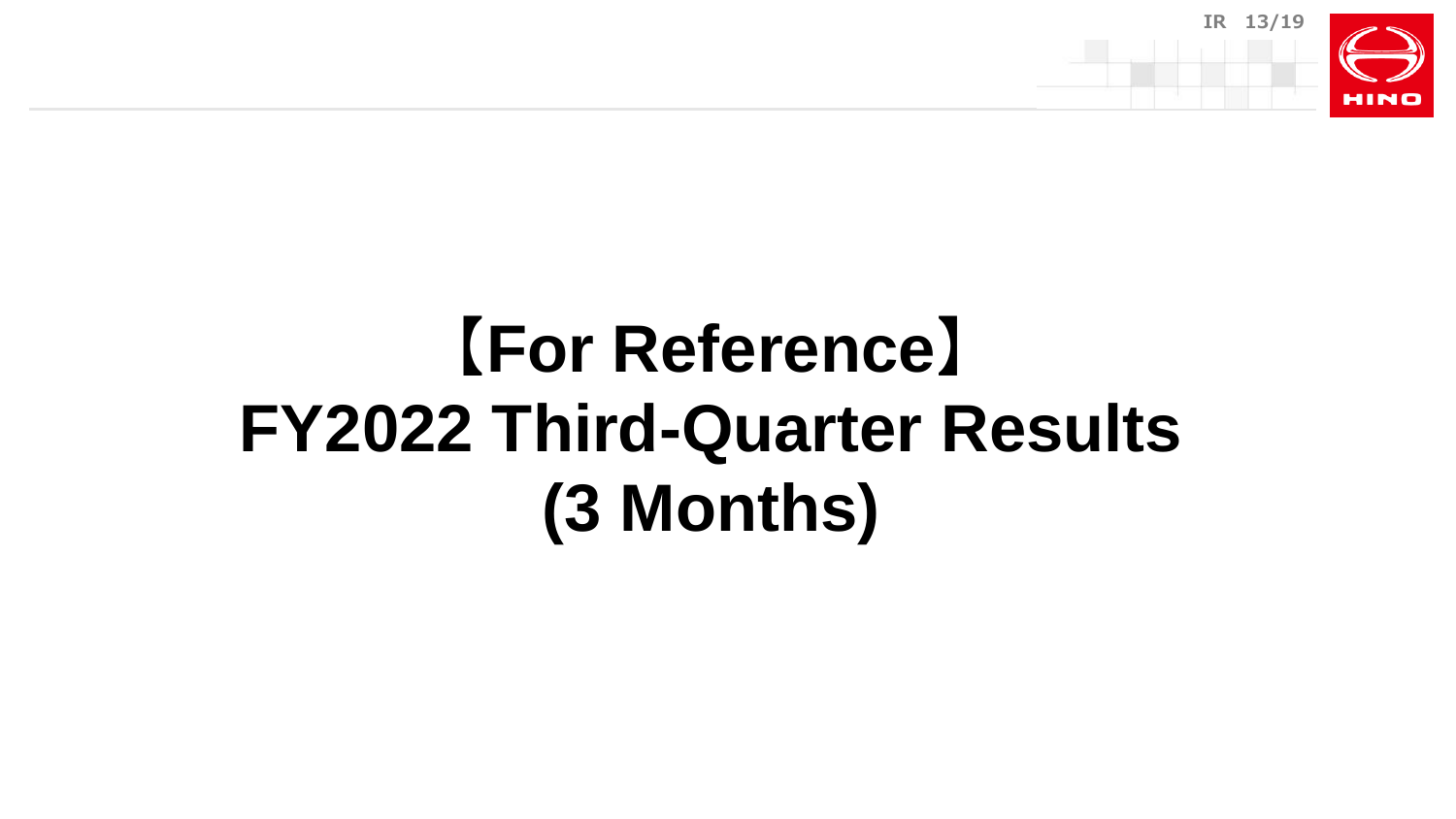

**Global Unit Sales (Retail Sales) (Unit Sales in Each Region) (3 Months)**

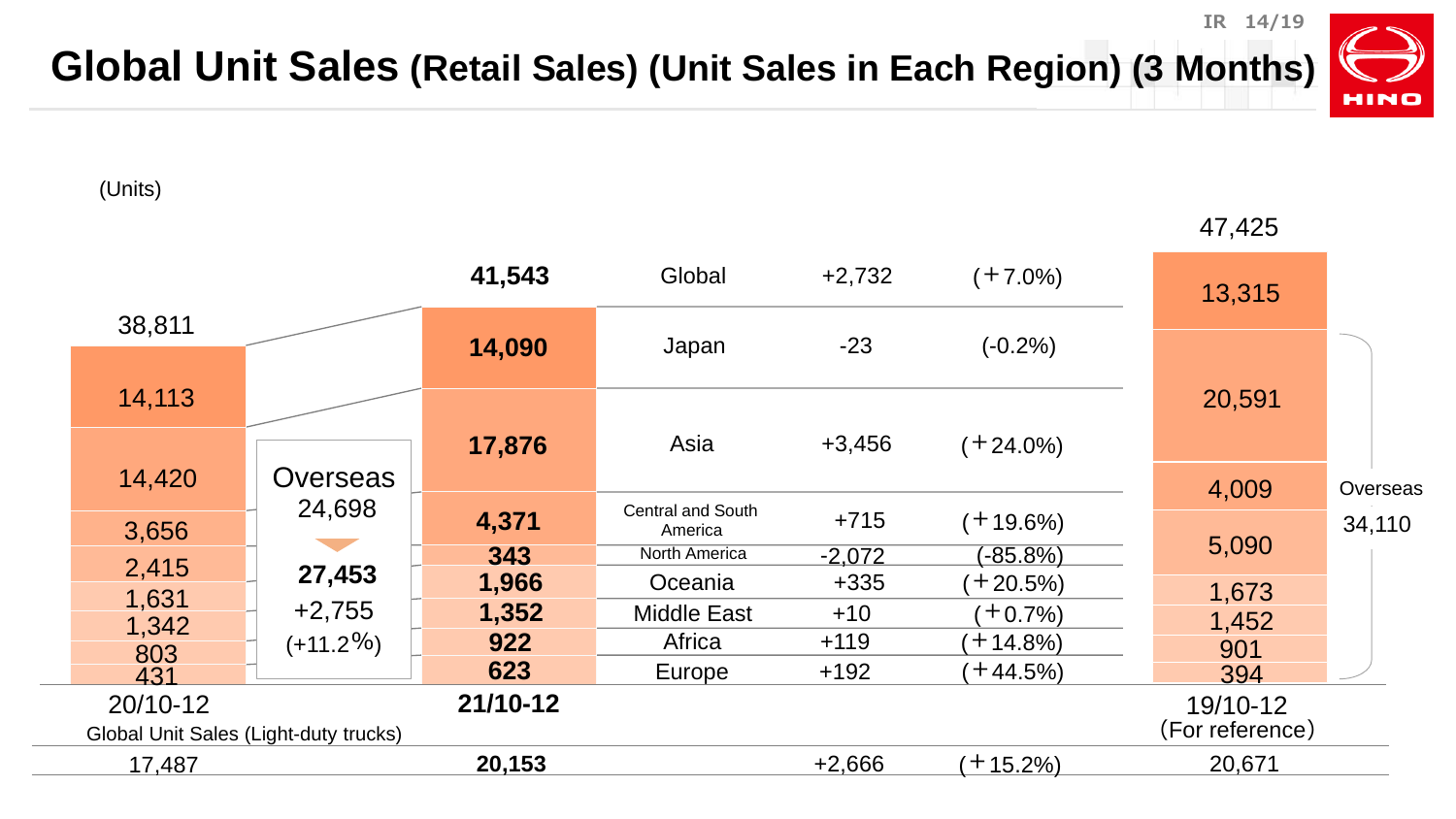## **Truck and Bus Market in Japan (3 Months)**







#### **Hino's sales (Retail) [Share]**

-449 -23 +465 -39 14,113 7,816 344 5,953 **7,367 14,090 6,418 305** Heavyand medium- (Share +0.4P) duty Light-duty **Bus** 〔37.2%〕 〔32.5%〕 〔28.0%〕 **〔37.6%〕 〔43.1%〕 〔33.7%〕** (-5.7%) (-0.2%) (+7.8%) (-11.3%) 〔32.5%〕 **〔39.8%〕 Total** 20/10-12 **21/10-12** 〔Share +7.3P〕 For reference  $(27.4\%)$ 7,492 13,315 5,288 535 19/10-12 〔38.6%〕 〔27.8%〕 〔33.0%〕 (Units) The number in  $\int$  ] represents the share The number in ( ) represents year-on-year increase/decrease rate 〔Share +15.1P 〕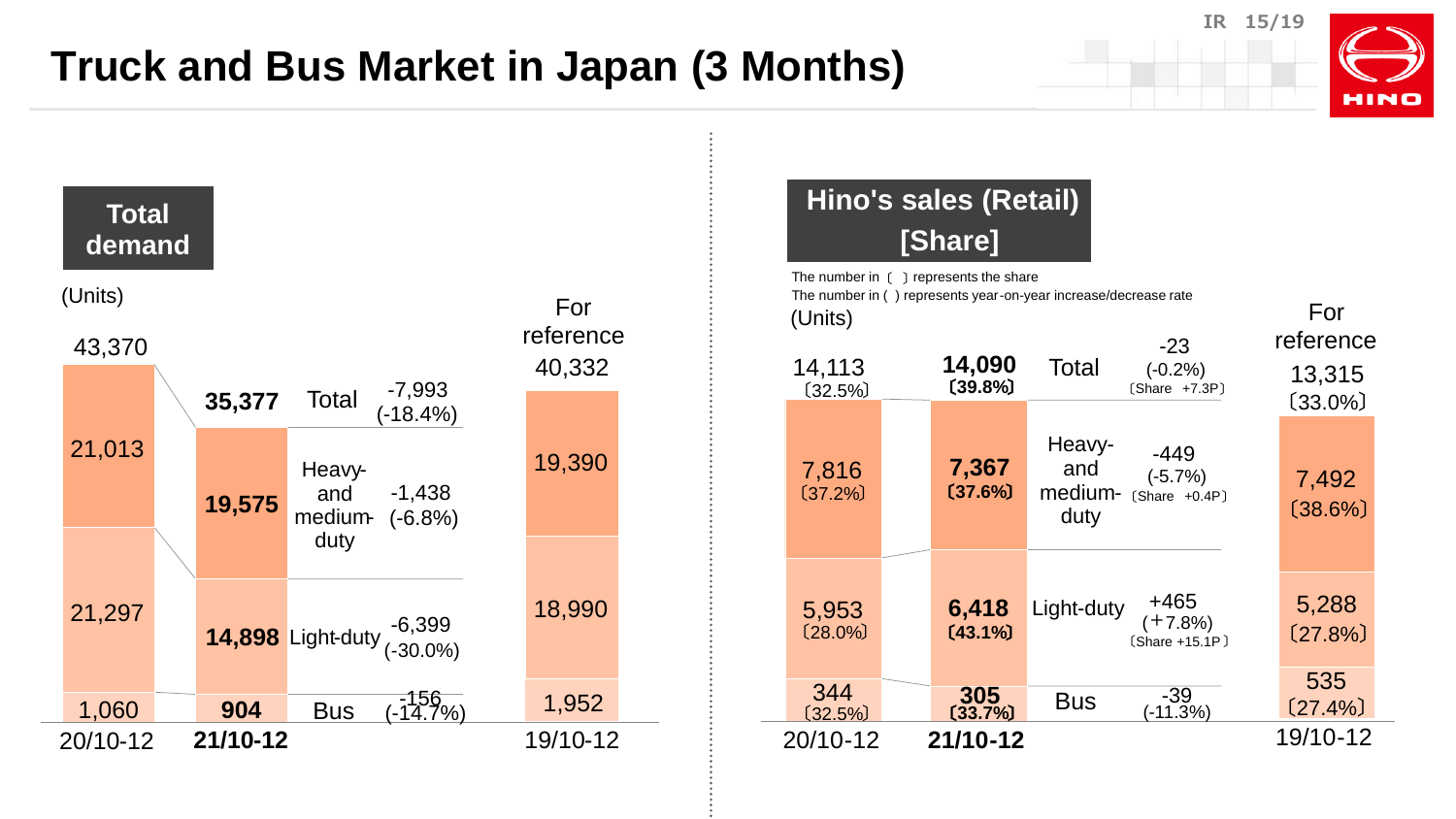#### **Sales Volumes in Indonesia, the U.S. and Thailand (Retail Sales) (3 Months)**



**IR 16/19**

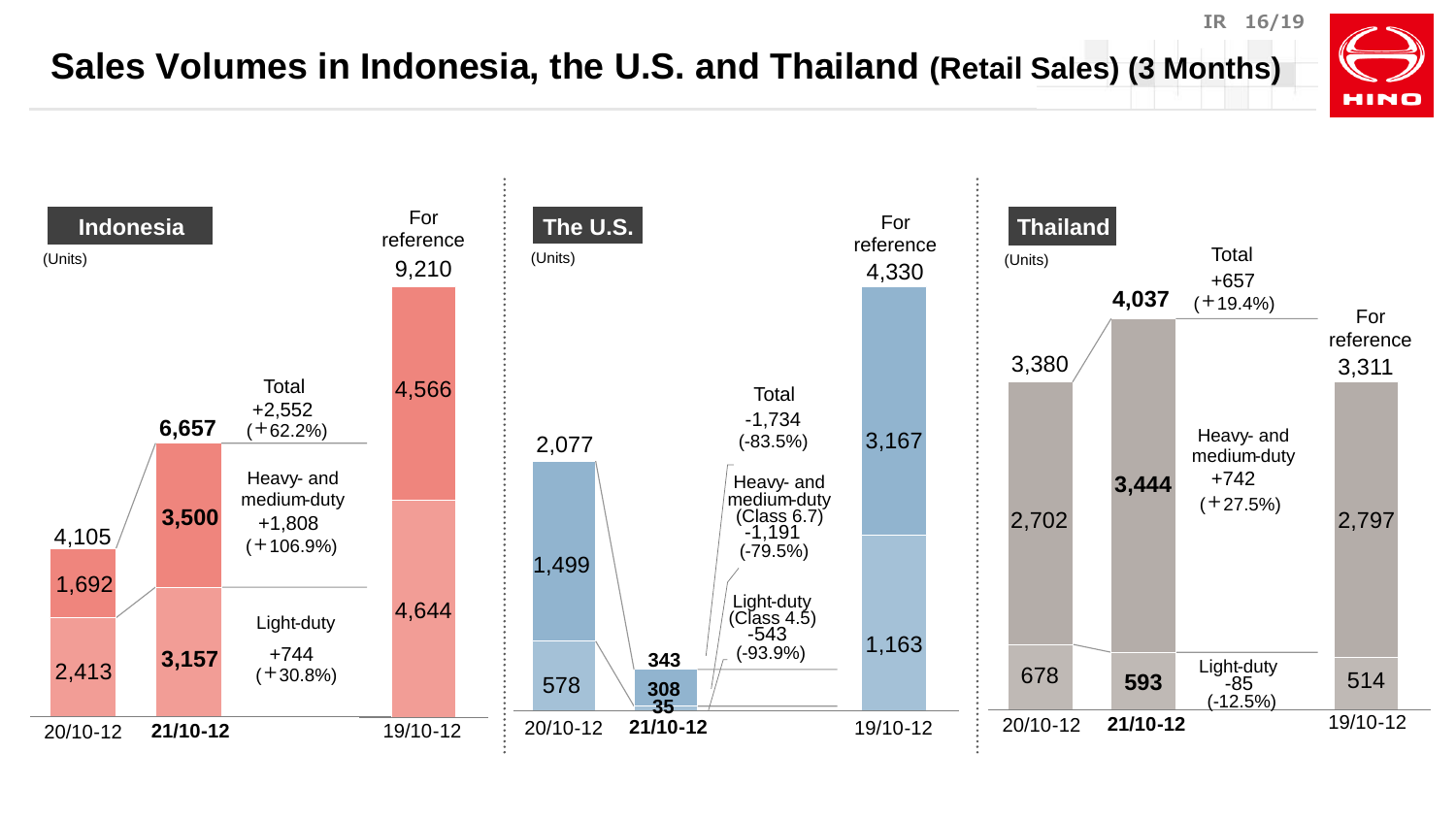#### **Consolidated Sales of TOYOTA Brand Vehicles and Unit (3 Months)**



**IR 17/19**



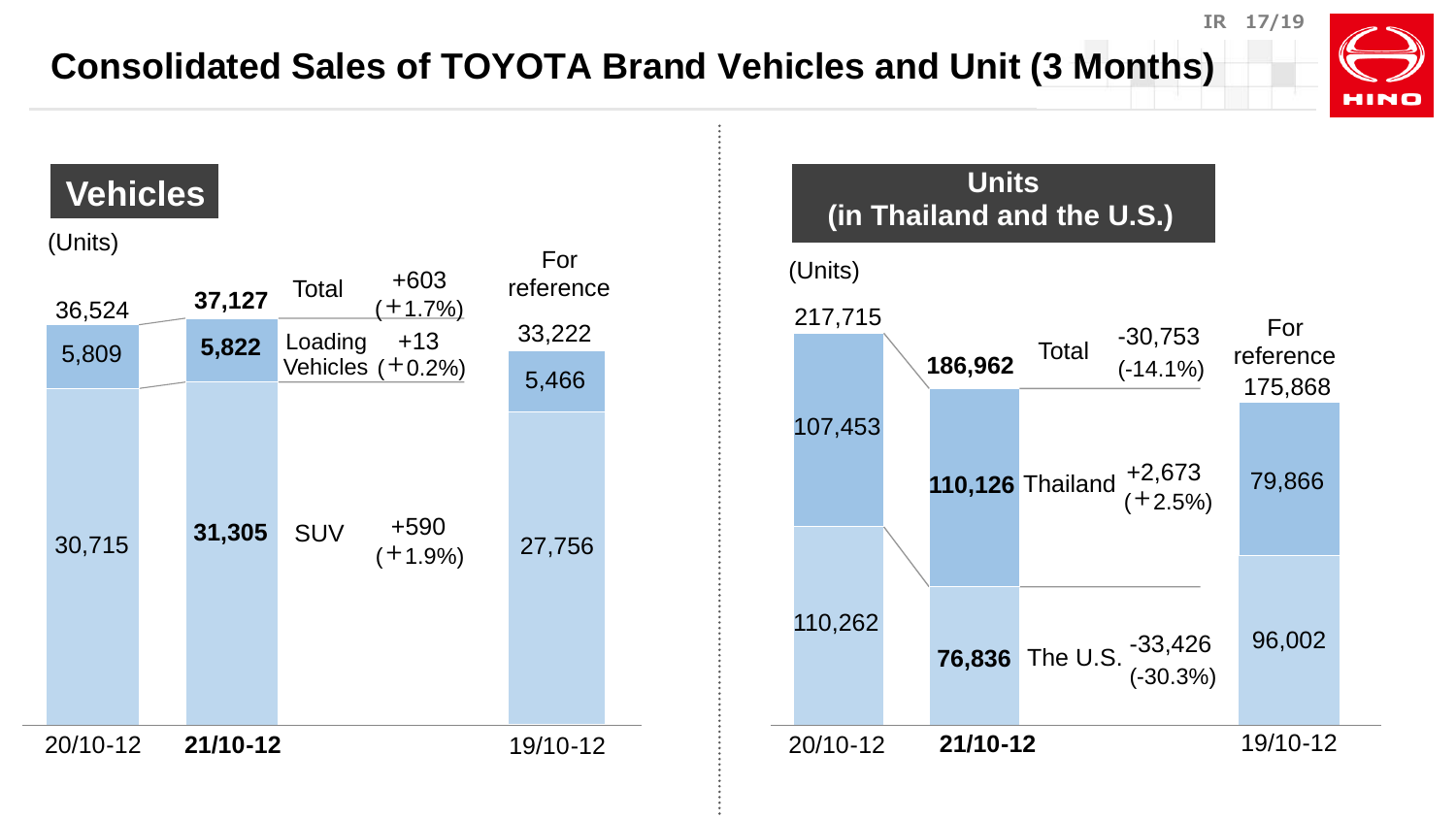### **Consolidated Income Statements (3 Months)**

**IR 18/19**



| (For reference)<br>(Billions of yen) |                                 |                                  |                                     |                            |
|--------------------------------------|---------------------------------|----------------------------------|-------------------------------------|----------------------------|
| <b>Item</b>                          | <b>FY2022 3Q</b><br>('21/10-12) | FY2021 3Q<br>('20/10-12)         | Change                              | FY2020 3Q<br>$('19/10-12)$ |
| <b>Net sales</b>                     | 380.0                           |                                  | $-+10.6%$                           |                            |
| Net sales (old standard)             | 451.4                           | 408.2                            | $+43.2$                             | 428.2                      |
|                                      | (4.7%)                          |                                  | $+68.8%$                            |                            |
| <b>Operating income</b>              | $X(4.0\%)$                      | <b>18.0</b> $\mathcal{K}(2.6\%)$ | $+7.3$<br>10.7 $\mathcal{X}(+1.4p)$ | 15.4<br>X(3.6%)            |
|                                      | (5.3%)                          |                                  | $+80.3%$                            |                            |
| <b>Ordinary income</b>               | X(4.5%)                         | <b>20.1</b> $\mathcal{K}(2.7\%)$ | 11.1 $\mathcal{X}(+1.8p)$<br>$+9.0$ | 14.9<br>X(3.5%)            |
| <b>Profit attributable</b>           | $(1.9\%)$                       |                                  | $-5.1%$                             |                            |
| to owners of parent                  | $\frac{1}{2}(1.6\%)$            | <b>7.1</b> $\mathcal{K}(1.8\%)$  | $7.4 \times (-0.2p)$<br>$-0.3$      | 11.4<br>X(2.7%)            |

Figures in parentheses indicate profit margin on sales.

The percentage in the change column means the year-on-year increase/decrease rate.

※Profit margin on sales in old standard

#### ■ **Consolidated unit sales** (Units)

|                     | 21/10-12 | 20/10-12 | Change   |
|---------------------|----------|----------|----------|
| Japan               | 14,472   | 14,367   | $+105$   |
| <b>Overseas</b>     | 28,726   | 21,654   | $+7,072$ |
| <b>TOYOTA brand</b> | 37,127   | 36,524   | $+603$   |

#### **■ Exchange rate**

|                  | 21/10-12 | 20/10-12 |
|------------------|----------|----------|
| US\$             | 113      | 105      |
| <b>THB</b>       | 3.38     | 3.37     |
| <b>IDR (100)</b> | 0.79     | 0.72     |
| A\$              | 83       | 75       |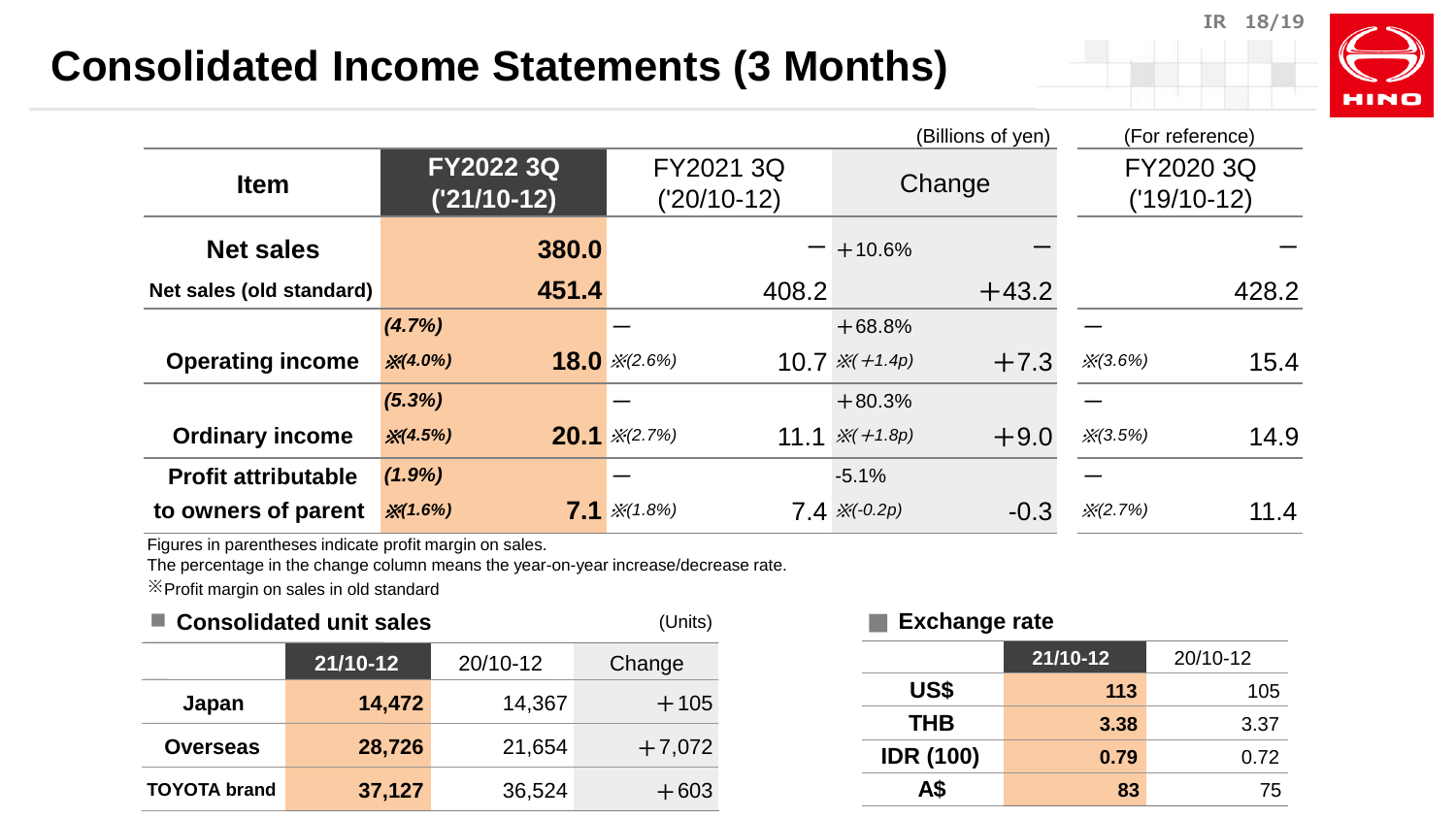#### **Analysis of Consolidated Income Statements[year-on-year](3 Months)**

**IR 19/19**